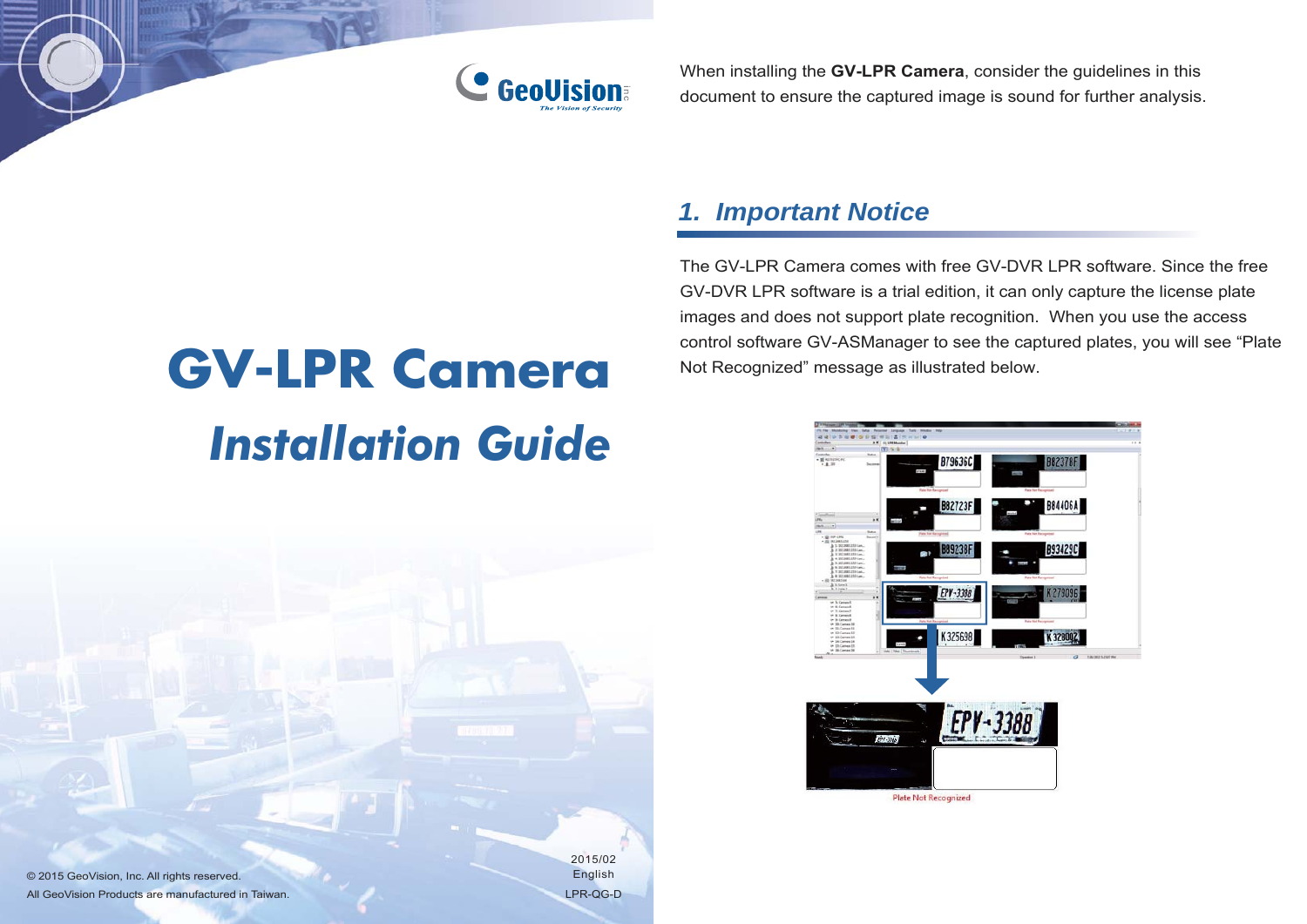#### *2. Installation Site*

**● The view angle of the camera should be within 30 degrees to the ground. Based on the view angle and the IR distance of your camera, install the camera at a proper height and distance.**

For example, if the IR distance of your camera is 20 meters, the camera should be installed 12 meters at the maximum from the ground and 16 meters from the vehicle.



**● Install the camera to the front of the vehicle (Recommended)**



**● Install the camera on the side**



► To avoid capturing unnecessary contents in the image, the camera should be installed in a higher position to capture the front part of the vehicle only. When you install the camera at angle to the side, the angle should not exceed 15 degrees.

#### *3. Criteria for Qualified Car Plate Resolution*

**●** For **VGA or D1 image resolution,** the full width of the vehicle should fill the image.



**●** For **1.3M image resolution,** the captured vehicle should occupy approximately half to two third of the image width.



 **Note:** The captured plate should be 30 to 35 pixels in height. To check the height, copy and paste the characters into a Paint file and save it in BMP format (e.g.  $\bigcap$  1 -  $\bigcap$  -  $\bigcap$  6. 1.3. Right-click the BMP file, select **Properties** and click the **Summary** tab to find the Height information.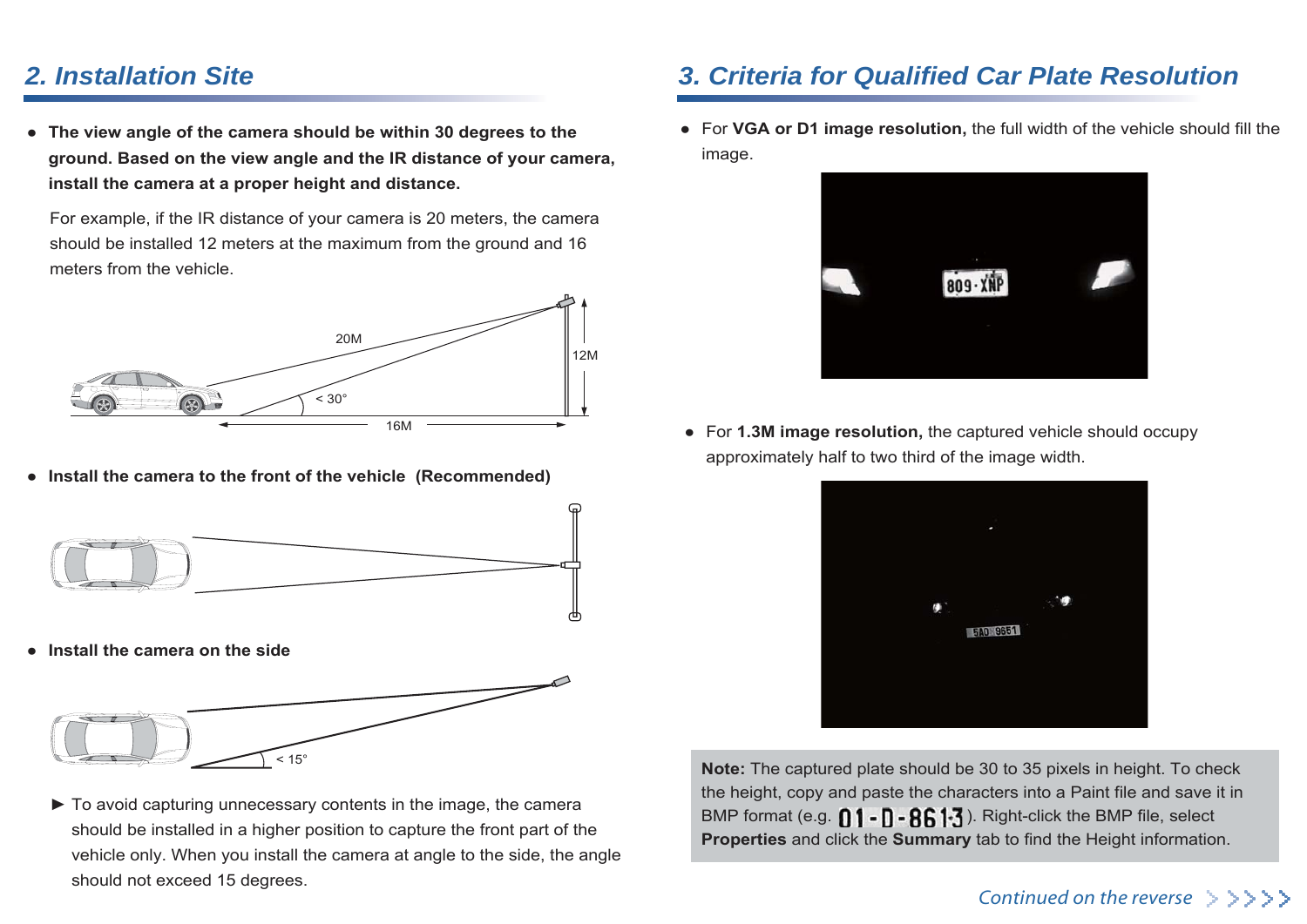## *4. Common Problems*

● **Large roll, yaw and pitch angles**: adjust the angle and direction of the camera.



● **Low image contrast**: adjust image contrast and/or improve lighting conditions.



● **Hollow characters:** reduce the illumination.



● **The plate is in shadow**: avoid placing the camera where it is subjected to direct sunlight, reflections or shadows. Recognition may be degraded.